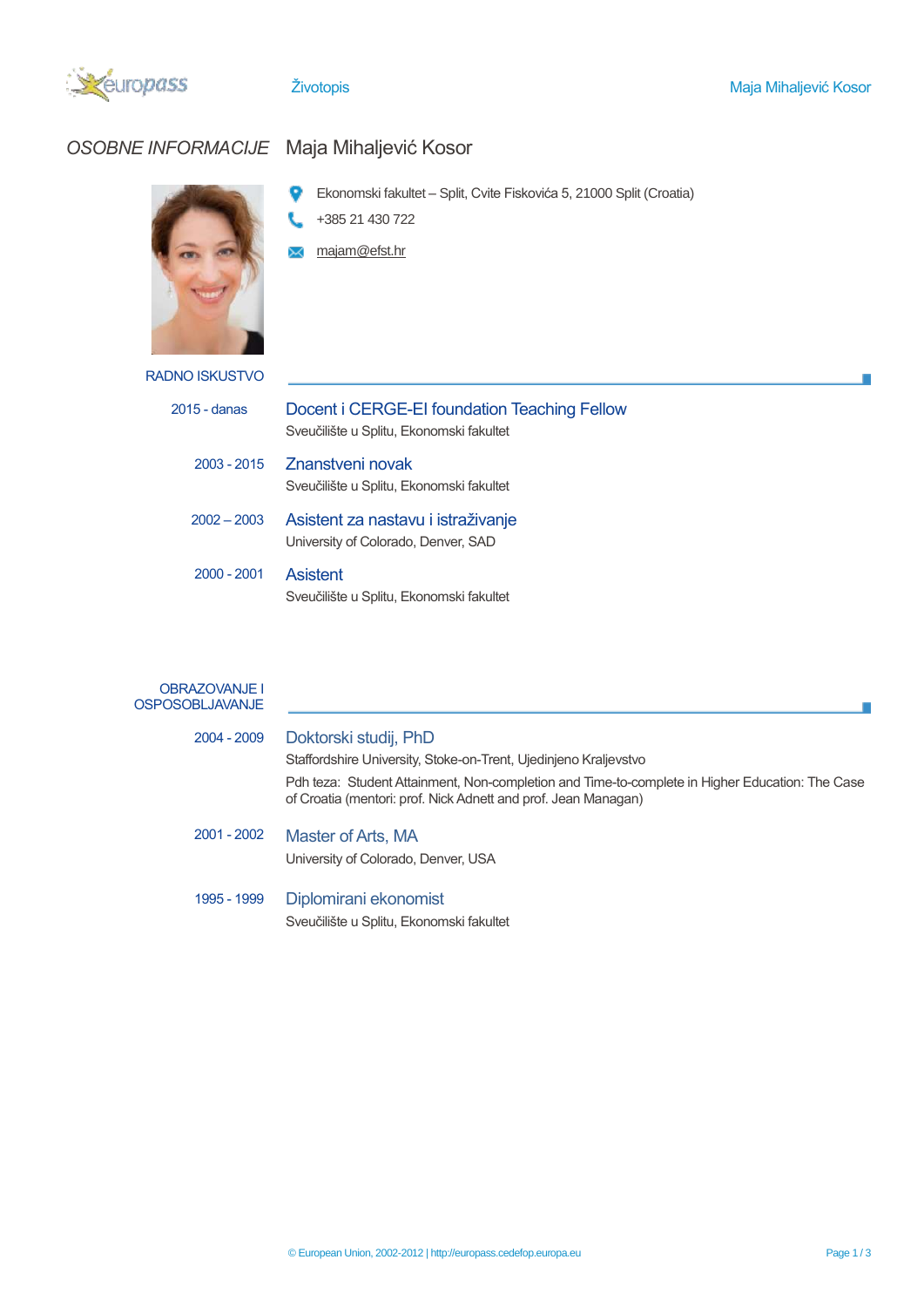

| <b>OSOBNE VJEŠTINE</b>                       |                                                                                                                                                                                                           |                |                                                                                                                                                                                                                                                                                                                                                                                                                                                                                                                                                                                                                                                                                                                                                                                                                                                                                                                                                                                                                                                                                                                                                                                                                                                                                                                                                                                                                                                                                                                                                                                                                                                                                                                                                                                                                                                                                                                                                                                                                                                                                                                                                                                                                                                                                                                                                                                                                                                                                                                                                                            |                    |                |  |  |
|----------------------------------------------|-----------------------------------------------------------------------------------------------------------------------------------------------------------------------------------------------------------|----------------|----------------------------------------------------------------------------------------------------------------------------------------------------------------------------------------------------------------------------------------------------------------------------------------------------------------------------------------------------------------------------------------------------------------------------------------------------------------------------------------------------------------------------------------------------------------------------------------------------------------------------------------------------------------------------------------------------------------------------------------------------------------------------------------------------------------------------------------------------------------------------------------------------------------------------------------------------------------------------------------------------------------------------------------------------------------------------------------------------------------------------------------------------------------------------------------------------------------------------------------------------------------------------------------------------------------------------------------------------------------------------------------------------------------------------------------------------------------------------------------------------------------------------------------------------------------------------------------------------------------------------------------------------------------------------------------------------------------------------------------------------------------------------------------------------------------------------------------------------------------------------------------------------------------------------------------------------------------------------------------------------------------------------------------------------------------------------------------------------------------------------------------------------------------------------------------------------------------------------------------------------------------------------------------------------------------------------------------------------------------------------------------------------------------------------------------------------------------------------------------------------------------------------------------------------------------------------|--------------------|----------------|--|--|
| Materinski jezik                             | hrvatski                                                                                                                                                                                                  |                |                                                                                                                                                                                                                                                                                                                                                                                                                                                                                                                                                                                                                                                                                                                                                                                                                                                                                                                                                                                                                                                                                                                                                                                                                                                                                                                                                                                                                                                                                                                                                                                                                                                                                                                                                                                                                                                                                                                                                                                                                                                                                                                                                                                                                                                                                                                                                                                                                                                                                                                                                                            |                    |                |  |  |
| Ostali jezici                                | <b>RAZUMIJEVANJE</b>                                                                                                                                                                                      |                |                                                                                                                                                                                                                                                                                                                                                                                                                                                                                                                                                                                                                                                                                                                                                                                                                                                                                                                                                                                                                                                                                                                                                                                                                                                                                                                                                                                                                                                                                                                                                                                                                                                                                                                                                                                                                                                                                                                                                                                                                                                                                                                                                                                                                                                                                                                                                                                                                                                                                                                                                                            | <b>GOVOR</b>       | <b>PISANJE</b> |  |  |
|                                              | Slušanje                                                                                                                                                                                                  | <b>Citanje</b> | Govorna interakcija                                                                                                                                                                                                                                                                                                                                                                                                                                                                                                                                                                                                                                                                                                                                                                                                                                                                                                                                                                                                                                                                                                                                                                                                                                                                                                                                                                                                                                                                                                                                                                                                                                                                                                                                                                                                                                                                                                                                                                                                                                                                                                                                                                                                                                                                                                                                                                                                                                                                                                                                                        | Govorna produkcija |                |  |  |
| English                                      | C <sub>2</sub>                                                                                                                                                                                            | C <sub>2</sub> | C <sub>2</sub>                                                                                                                                                                                                                                                                                                                                                                                                                                                                                                                                                                                                                                                                                                                                                                                                                                                                                                                                                                                                                                                                                                                                                                                                                                                                                                                                                                                                                                                                                                                                                                                                                                                                                                                                                                                                                                                                                                                                                                                                                                                                                                                                                                                                                                                                                                                                                                                                                                                                                                                                                             | C <sub>2</sub>     | C <sub>2</sub> |  |  |
| French                                       | B <sub>2</sub>                                                                                                                                                                                            | C <sub>1</sub> | <b>B2</b>                                                                                                                                                                                                                                                                                                                                                                                                                                                                                                                                                                                                                                                                                                                                                                                                                                                                                                                                                                                                                                                                                                                                                                                                                                                                                                                                                                                                                                                                                                                                                                                                                                                                                                                                                                                                                                                                                                                                                                                                                                                                                                                                                                                                                                                                                                                                                                                                                                                                                                                                                                  | <b>B2</b>          | B2             |  |  |
| German                                       | A2                                                                                                                                                                                                        | A2             | A2                                                                                                                                                                                                                                                                                                                                                                                                                                                                                                                                                                                                                                                                                                                                                                                                                                                                                                                                                                                                                                                                                                                                                                                                                                                                                                                                                                                                                                                                                                                                                                                                                                                                                                                                                                                                                                                                                                                                                                                                                                                                                                                                                                                                                                                                                                                                                                                                                                                                                                                                                                         | A2                 | A2             |  |  |
| Organizacijske / rukovoditeljske<br>vještine | Europe) 2001-2011                                                                                                                                                                                         |                | - Član organizacijskog odbora međunarodne konferencije Enterprise in Transition (Challenges of                                                                                                                                                                                                                                                                                                                                                                                                                                                                                                                                                                                                                                                                                                                                                                                                                                                                                                                                                                                                                                                                                                                                                                                                                                                                                                                                                                                                                                                                                                                                                                                                                                                                                                                                                                                                                                                                                                                                                                                                                                                                                                                                                                                                                                                                                                                                                                                                                                                                             |                    |                |  |  |
| Digitalne vještine                           | • Microsoft Office<br>· STATA, PIM-DEA, E-Views                                                                                                                                                           |                |                                                                                                                                                                                                                                                                                                                                                                                                                                                                                                                                                                                                                                                                                                                                                                                                                                                                                                                                                                                                                                                                                                                                                                                                                                                                                                                                                                                                                                                                                                                                                                                                                                                                                                                                                                                                                                                                                                                                                                                                                                                                                                                                                                                                                                                                                                                                                                                                                                                                                                                                                                            |                    |                |  |  |
| <b>DODATNE INFORMACIJE</b>                   |                                                                                                                                                                                                           |                |                                                                                                                                                                                                                                                                                                                                                                                                                                                                                                                                                                                                                                                                                                                                                                                                                                                                                                                                                                                                                                                                                                                                                                                                                                                                                                                                                                                                                                                                                                                                                                                                                                                                                                                                                                                                                                                                                                                                                                                                                                                                                                                                                                                                                                                                                                                                                                                                                                                                                                                                                                            |                    |                |  |  |
| Odabrana bibliografija                       | Century, Vol. 77, No. 3, pp. 396-409.<br>EMAN Ljubljana, (forthcoming)<br>Ljubljana, (forthcoming)<br>(2), pp. 271-294.<br>240-254.<br>Economic Sciences, pp. 173-181.<br>134.<br>Economics, pp. 533-545. |                | • Mihaljević Kosor, M., Malešević Perović L., Golem, S.(2019): "Efficiency of public spending on<br>higher education: A data envelopment analysis for EU-28", Problems of Education in the 21st<br>• Mihaljevic Kosor, M., Malesevic Perovic, L. and Golem, S.(2019): The Role of International<br>Benchmarking in Shaping Educational Policy in Small European Countries, in Ingbórsson, Á. H.,<br>Alfirević, N., Pavičić, J. and Vican, D. (ed.): Educational Leadership in Policy. Challenges and<br>Implementation Within Europe, Cham: Springer International Publishing, 2019. pp. 27-40.<br>• Mihaljević Kosor, M., Šimleša, I. (2019): Efficiency of higher education in the EU-28: A comparative<br>assessment, proceedings of the Third International Conference on Economics and Management,<br>• Mihaljević Kosor, M., Abramović, I. (2019): Measuring the relative efficiency of Croatian universities,<br>proceedings of the Third International Conference on Economics and Management, EMAN<br>· Malešević Perović, L., Golem, S. and Mihaljević Kosor, M. (2018): "The impact of education<br>expenditures on growth in EU28 - a spatial econometric perspective", Acta Oeconomica, Vol. 68<br>· Malešević Perović, L., Golem, S., Mihaljević Kosor, M. (2016): Convegence in government spending<br>components in EU15: A spatial econometric perspective. Amfiteatru Economic, Vol. 18 (42), pp.<br>- Mihaljevic Kosor, M. (2016): Student dropout in higher education: An application of hazard functions,<br>22 <sup>nd</sup> International Academic Conference Lisabon, Portugal: International Institute of Social and<br>• Mihaljević Kosor, M. (2015): Efficiency Considerations in the Evolution of the Croatian Education<br>System, The Turkish Online Journal of Educational Technology, Special issue, pp. 819-824.<br>• Mihaljević Kosor, M. (2013): Efficiency Measurement in Higher Education: Concepts, Methods and<br>Perspective, Procedia - Social and Behavioral Sciences journal, Vol. 106 (2013), pp. 1031-1038.<br>• Mihaljević Kosor, M. (2013): From Enrolment to Graduation: Examining the Time to Complete<br>Undergraduate Studies, International Journal of Business and Management Studies, 5 (2); pp. 126-<br>• Mihaljević Kosor, M. (2011): Missing Data Problems: An Application of Imputation in Educational<br>Research, proceedings of the Ninth International Conference Challenges of Europe: Growth and<br>Competitiveness - Reversing the Trends, Reić, Z., Šimić, V. (editors). University of Split, Faculty of |                    |                |  |  |